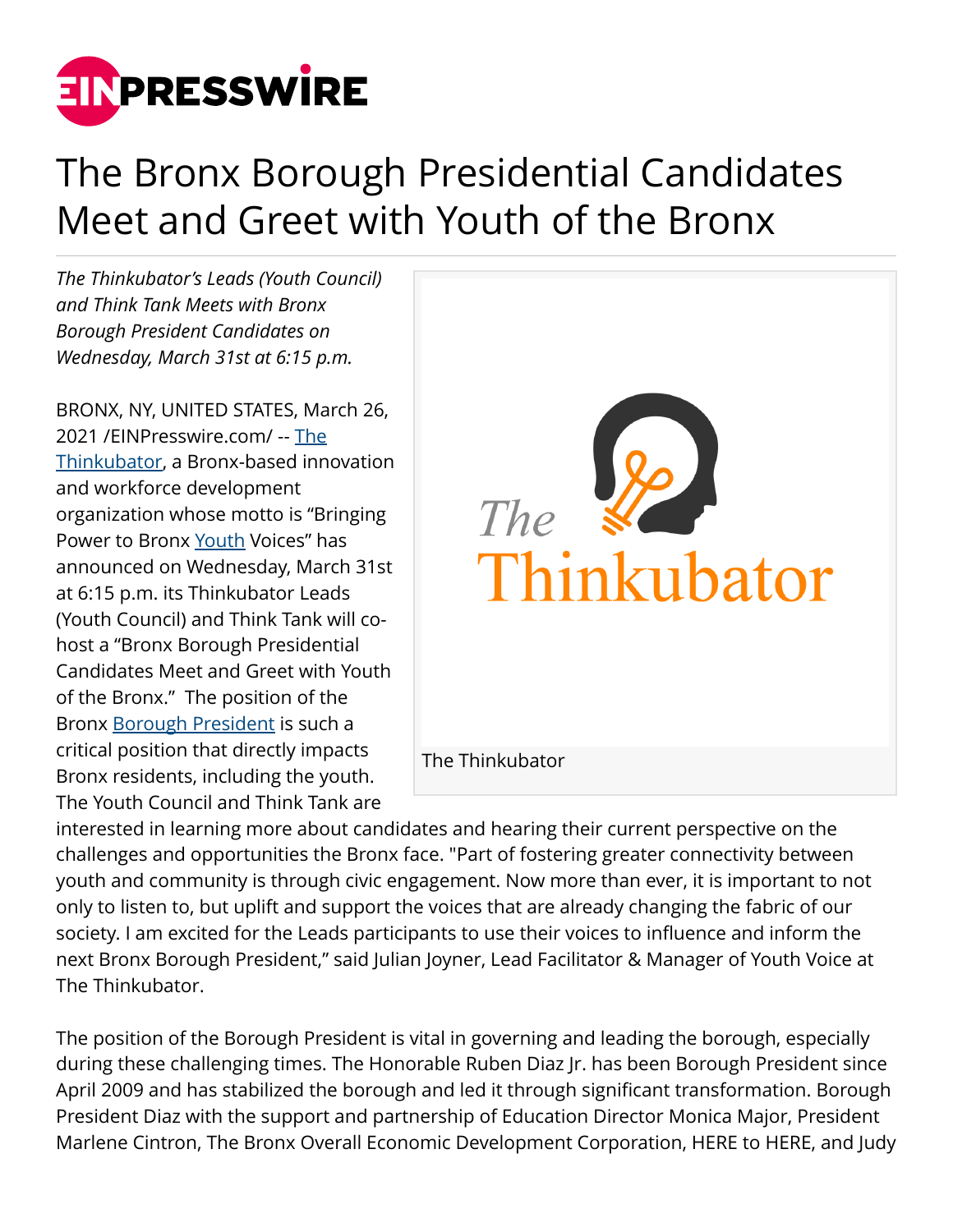Dimon were instrumental in founding the Bronx Private Industry Council (PIC), which The Thinkubator has spun from. "The support of the Bronx Borough President is critical to youthdriven organizations like the Thinkubator," said Dr. Edward Summers, President and CEO, The Thinkubator. "We have a tremendous advocate in Ruben Diaz Jr. and his team who values youth talent development and ensures that youth have been at the forefront of his agenda."

The Borough President's formal role is to provide leadership and inspiration to the borough and its residents, advise the Mayor of New York City, advocate for the borough and its needs to the city, state, and federal governments, guide the borough in its development, and to be the chief marketer and executive of the borough. The 2021 Bronx Borough President's campaign and election season is in full swing and there are five candidates running for office. All five candidates were invited to the meet and greet.

The Thinkubator Leads and The Think Tank will ask a series of questions regarding the candidates, their policy positions, and their vision for the Bronx. Dr. Lessie Branch, Director of The Think Tank and Associate Professor of Business Administration at Metropolitan College of New York states "I look forward to this public engagement event being led by The Thinkubator's Youth Council. It is exciting to provide this youth-led forum and opportunity to Bronx Borough Candidates to engage with this very important group of constituents." At present, two candidates have agreed to attend the event: State Senator Luis Sepulveda and City Councilmember Vanessa Gibson. For those interested in the event, can register at [www.thethinkubator.org.](http://www.thethinkubator.org)

More Information about The Thinkubator:

The Thinkubator is a Bronx-based nonprofit organization focused on crafting innovative strategies to complex global challenges. We approach our work through three major areas: education, research, and community. Collectively, The Thinkubator provides a systematic approach to workforce, economic, and community development, educational attainment, and combating poverty. The Thinkubator Higher Education Consultancy practice falls under our Research arm of The Thinkubator. It leverages research and strategic analysis conducted and analyzed by doctoral trained educators, practitioners, and youth scholars, and 60+ years of combined leadership experience to provide institutions with strategic guidance for creating environments that are simultaneously accessible, affordable, and sustainable.

## More about The Thinkubator Leads (Youth Council):

The Thinkubator Leads (Youth Council) is a newly formed group that aims to unite young people in the Bronx and beyond, foster relationships between both youth and community-based organizations, and allow participants to develop leadership, communication, and interpersonal skills. The Council serves as a platform to provide visibility, credibility, and voice to youth in our community, in order to better equip them to face the challenges of the world. Members have the power to identify issues of importance to them and develop a course of action with the support and guidance of our organization.

More about The Think Tank at The Thinkubator: